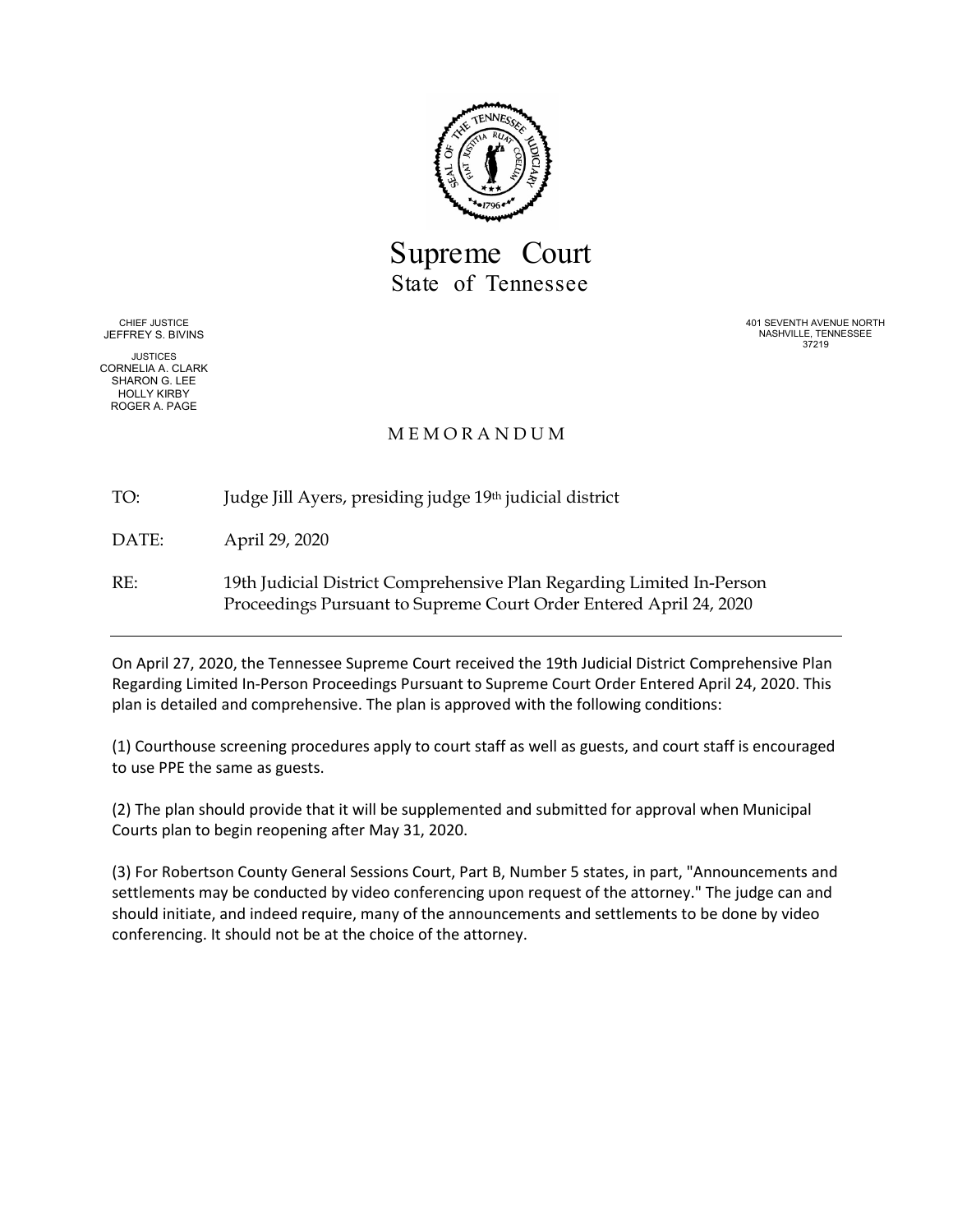# IN THE NINETEENTH JUDICIAL DISTRICT FOR THE STATE OF TENNESSEE MONTGOMERY and ROBERTSON COUNTIES, TENNESSEE

# 19<sup>TH</sup> Judicial District Comprehensive Plan Regarding Limited In-Person Proceedings Pursuant to Supreme Court Order Entered April 24, 2020

#### **Part A: General Procedures applicable to all courts**

- 1. A determination of the capacity of each courtroom in the district shall be made based on seating individuals on alternate rows, six (6) feet apart, and spaces shall be marked for the public. Court officers and Judges will be responsible for ensuring social distancing in the courtrooms.
- 2. Currently the courthouse in each county in the 19<sup>th</sup> Judicial District is set up with COVID screening procedures in place for any person to enter the building. Such process shall continue with regard to any parties entering the buildings for hearings under this limited procedures. Additionally, the courtrooms will be sanitized periodically during the day based upon use. Hand sanitizer will also be available in the Courtrooms. The wearing of masks will be encouraged, but not required.
- 3. Courtroom admission for cases on the docket ( excluding bench trials and matters requiring witness testimony) shall be limited to the parties (under the social distancing guidelines set forth above) attorneys, defendants and authorized court personnel. Victims may be present in the courtroom but may be restricted to one support person.
- 4. Bench trials, and other matters requiring witness testimony, shall be conducted consistent with social distancing requirements. Witnesses will be required to wait outside the courtroom, and if required by county restrictions, outside of the courthouse but as close as possible, depending on space available in each building.
- 5. In an effort to minimize the number of people entering the courthouses, Judges and staff will coordinate calendars to avoid large dockets in multiple courtrooms on the same floor of the courthouse on the same day.
- 6. Courtroom admission requirements shall not be applied in a manner to preclude counsel from being present during a client's appearance, or to preclude media coverage of any proceeding consistent with Rule 30 of the Rules of the Supreme Court.

#### **Part B: Criminal Court Dockets**

1. As some attorneys and parties may be high risk for COVID, Judges will continue to utilize technology for video arraignments and remote hearings for incarcerated defendants, and for remote settlements upon agreement of the parties.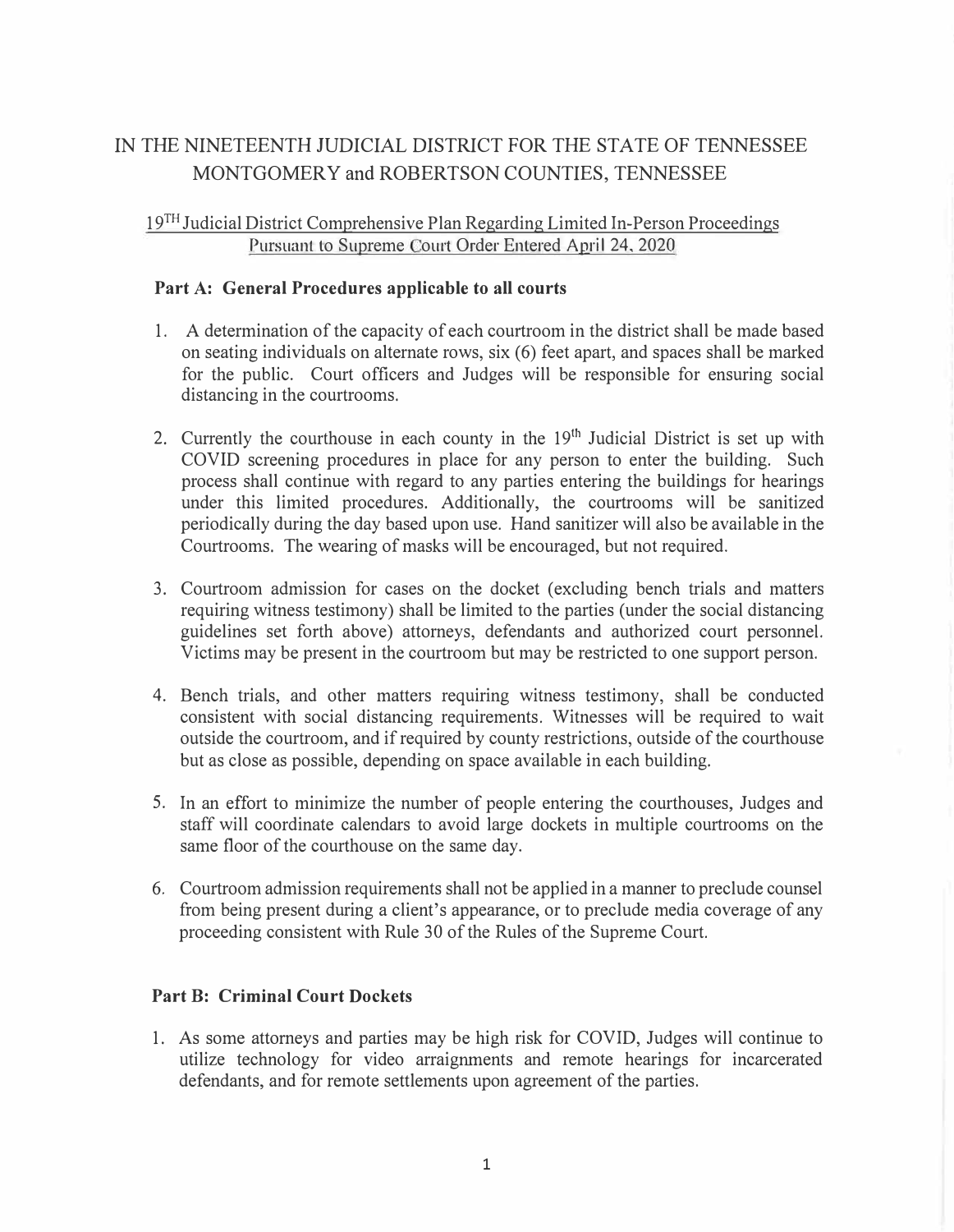- 2. The area of greatest concern to the criminal court dockets has been the inability to take up matters for defendants who are out on bond who appear on criminal non-jury dockets. These would include, but not be limited to, arraignments, appearances, and contested motions such as motions to suppress. These non-jury dockets will be broken down into separate dockets for incarcerated defendants and defendants on bond as follows:
	- a. Subject to courtroom availability, incarcerated defendants shall be scheduled on separate days from other in-person proceedings and shall continue to be held via video when possible, with limited scheduled appearances in person.
	- b. Attorneys may present Written Waivers of Arraignments and Appearances when they have been arraigned and the presence of their clients will be excused.
	- c. Dockets for defendants on bond will be staggered based on the docket at the discretion of the judge to avoid large gatherings of people entering the courthouse at the same time and to coordinate social distancing in the courtroom. For example, a criminal court arraignment docket would be divided based on volume into various start times. At least 10 days' notice of these schedule times will be provided. Bonding companies will be responsible for notifying clients of their court time.
	- d. Contested motions will be decided on the pleadings unless the parties advise the Judge that testimony is required or arguments are requested. Any motions requiring hearing shall then be scheduled consistent with the procedures herein.
- 3. Continuing procedures that have been in place during the time of suspended in-person proceedings, matters that are on for status will be handled off-docket and attorneys and parties will not appear. Attorneys will provide updates to the Judge prior to court. After review and input from both the state and defense, the next court date will be scheduled. Cases set for dismissal will be dismissed unless either party brings to the Court's attention a reason not to dismiss. Attorneys and parties will not appear.

#### **Part C: Civil Court Dockets**

- 1. Motions will continue to be decided on pleadings or WebEx/Zoom unless all attorneys and Judge agree to an in-person hearing that will be specially scheduled by the Judge's assistant.
- 2. Bench trials will be conducted by WebEx/Zoom unless all attorneys and Judge agree to an in-person hearing that will be specially scheduled by the Judge's assistant.
- 3. Dockets and trial times will be staggered at the discretion of the Judge. Motion days will also be staggered at the discretion of the Judge in order to reduce the number of people entering the courthouse at the same time.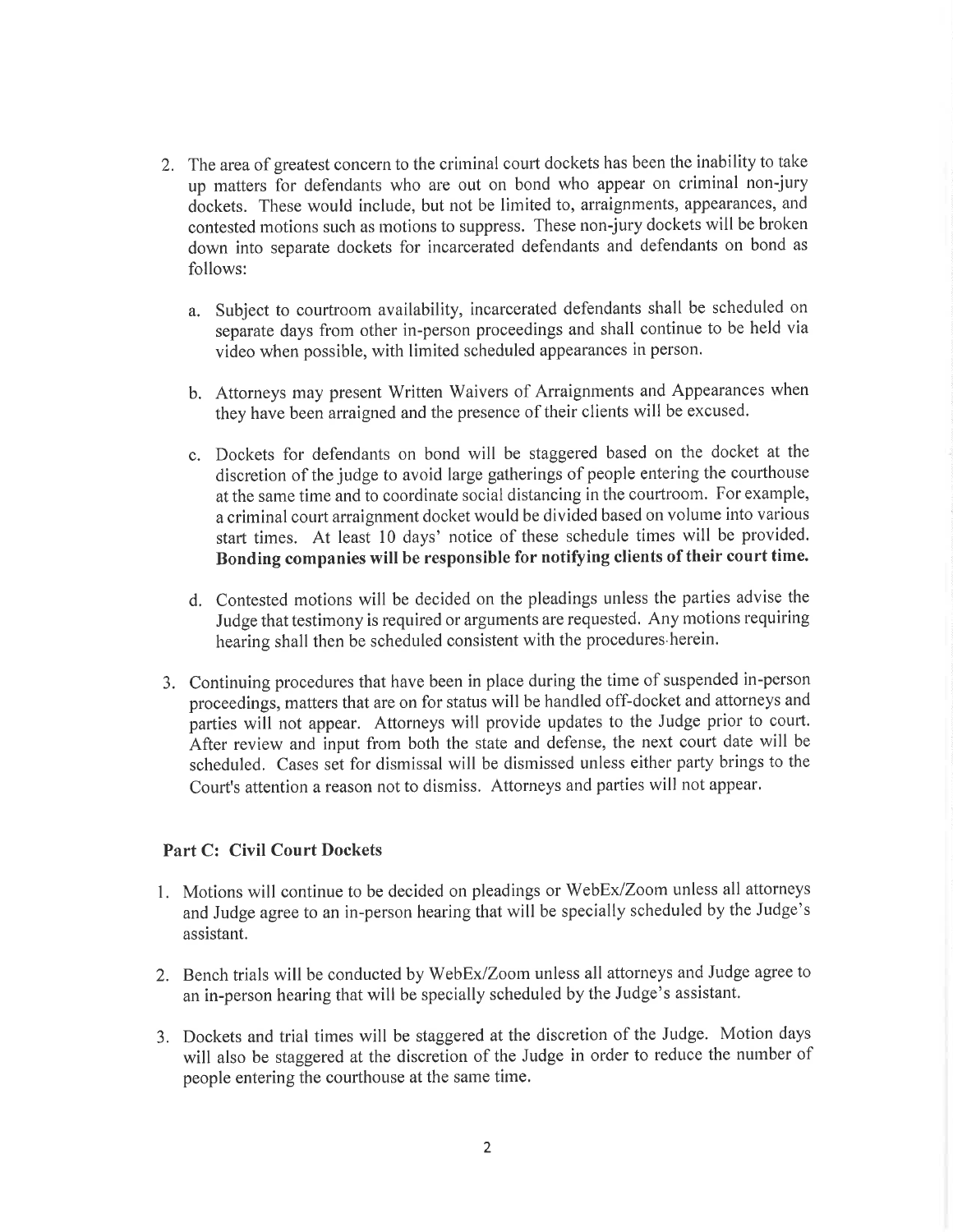4. Uncontested divorces (attorney represented and self-represented litigants) will be decided on the pleadings.

#### **Part D: Child Support Dockets**

- 1. Child Support criminal arraignments and criminal contempt trials currently scheduled through May 31 will be continued in an effort to reduce the jail population.
- 2. Parties are not required to appear for civil first appearances. The court will issue an order setting the matter for trial with written notice to the parties at their last known address. The order will include a notice informing the parties that they are strongly encouraged to consent to a telephonic hearing by completing the provided consent form and returning it to the magistrate's office by mail, facsimile or email prior to trial.
- 3. Child Support Civil Trials will be limited to no more than five (5) Trials scheduled one hour apart.
- 4. Notice of times to appear will be published to the parties at least 10 days in advance.

#### Part E: General Sessions and Juvenile Court Dockets

Montgomery County Plan attached as Exhibit A.

Robertson County Plan attached as Exhibit B.

#### **Part F: Municipal Court Dockets**

City of Clarksville Municipal Court (Montgomery County) will remain closed through May 31, 2020.

Coopertown (Robertson County) will remain closed through May 31, 2020.

Cross Plains (Robertson County) will remain closed through May 31, 2020.

Greenbrier (Robertson County) will remain closed through May 31,2020.

City of Springfield Municipal Court (Robertson County) will remain closed through May 31, 2020.

White House (Robertson County jurisdiction) will remain closed through May 31, 2020.

Millersville has jurisdiction over Robertson County citizens, but is in Sumner County, TN: therefore the 18<sup>th</sup> Judicial District plan will include Millersville.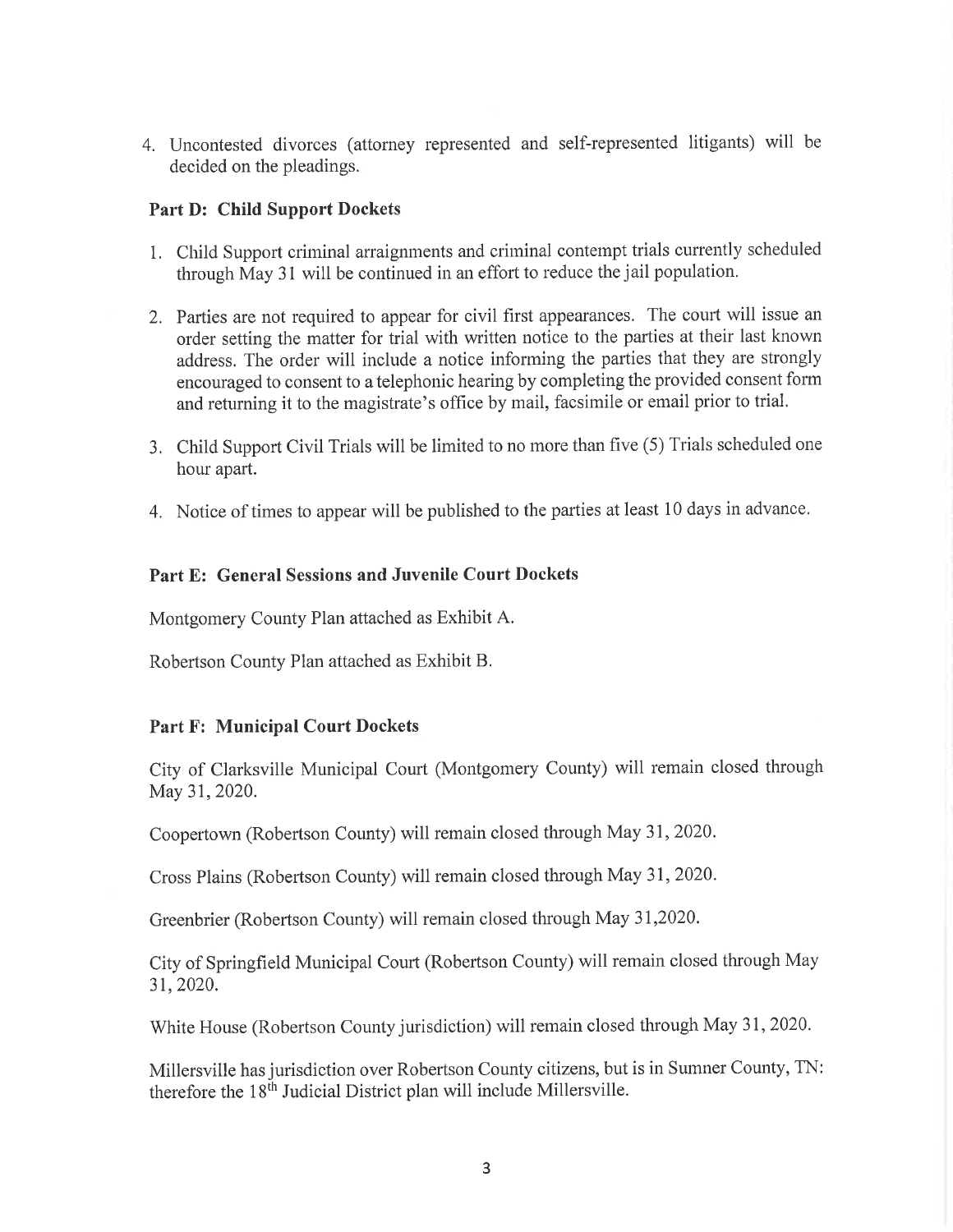Submitted this  $27<sup>h</sup>$  day of April, 2020.

JILL BARTEE AVERS, Presiding Judge

Judge Ross H. Hicks cc: Judge William R. Goodman, Ill Judge Ted A. Crozier Judge Kathryn W. Olita Chancellor Laurence M. McMillan, Jr. Magistrate Ashleigh L. Travis Judge Kenneth R. Goble, Jr. Judge L. Raymond Grimes Judge Wayne C. Shelton Judge Timothy K. Barnes Judge Joel W. Perry Magistrate Melanie Stark Judge Charles W. Smith Gary Dilliha William F. Kroeger Joseph Zanger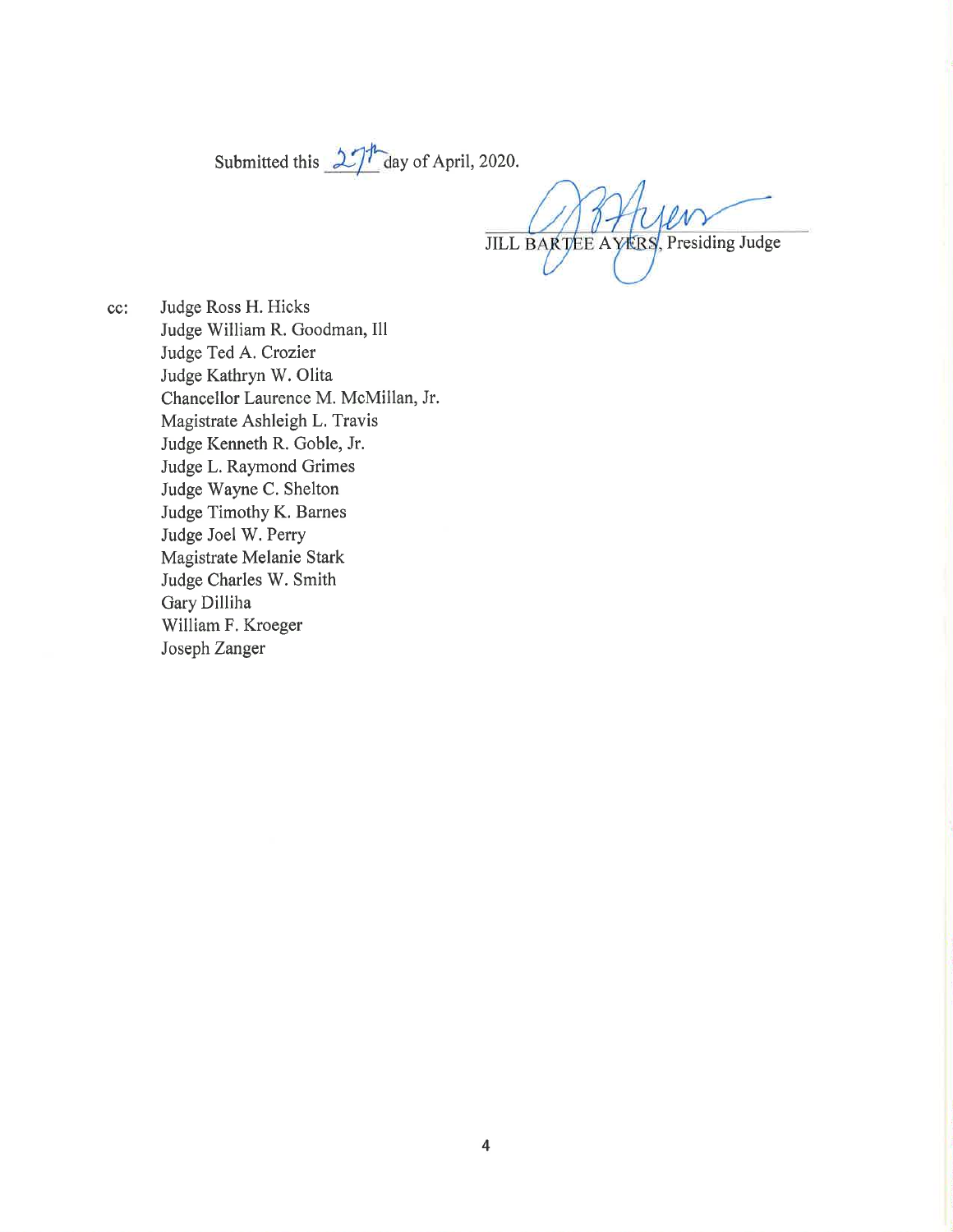# **EXHIBIT A**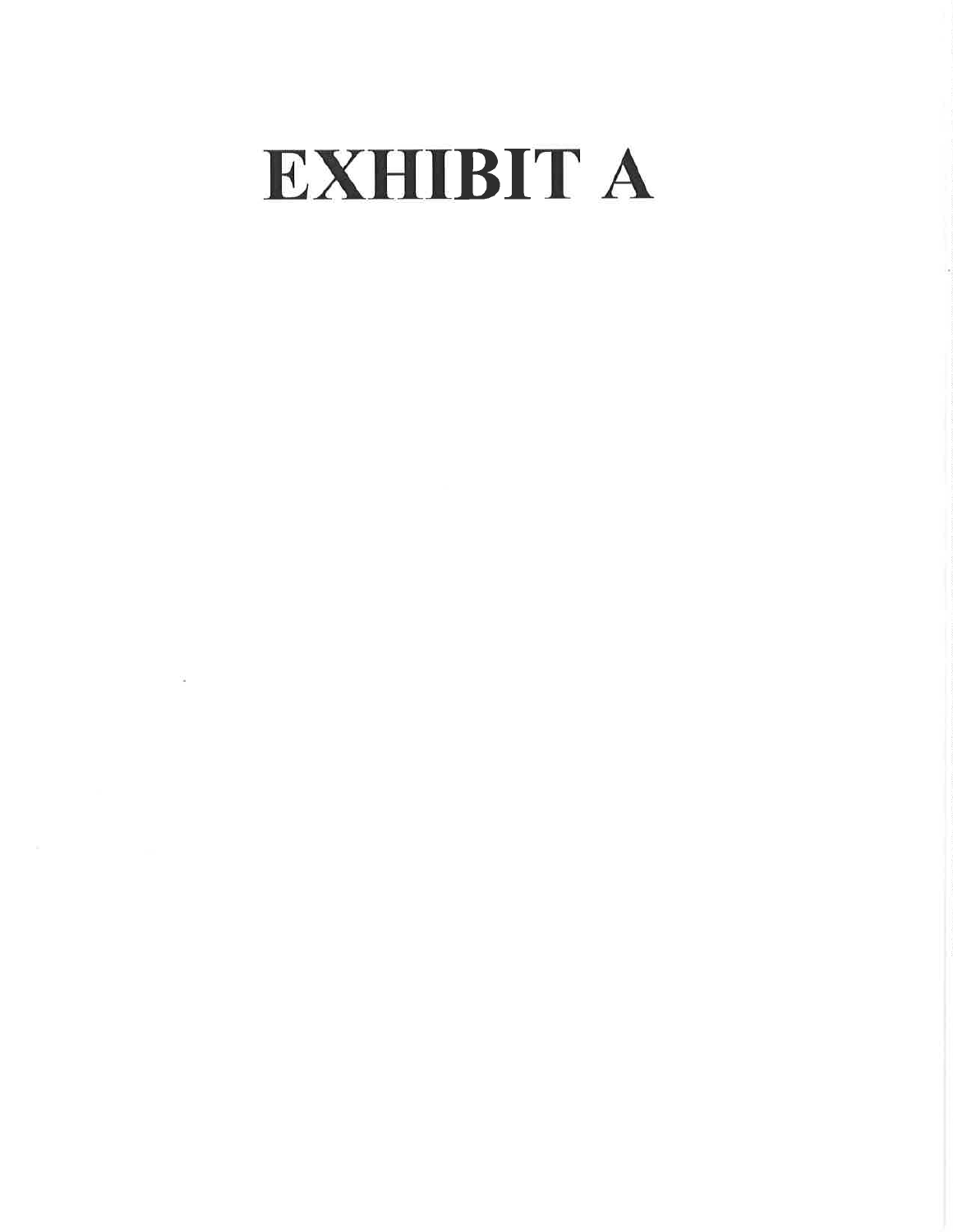### **Montgomery County General Sessions and Juvenile Courts**

- 1) Initial Appearance-The Court will formulate a document that sets out what the defendant is charged with and the possible penalties, sets a docket call for them to return with an attorney and includes an indigence form with instructions. The defendants will be notified to appear to the clerks window to receive their packet on the date originally set between the hours of 8:30-3:30. The clerks would require the defendant to present a valid ID and sign a receipt which will be attached to their warrant. Should a defendant on bond not appear, we will issue a capias. Should defendant that was cited/OR'd not appear we will issue a Show Cause instead of a capias. Then, on the show cause date, if they do not appear we will issue a capias.
- 2) If a matter is on the docket for a docket call and an attorney is noted we will set those for trial without the need for anyone to appear and then will notify the respective attorney of the trial date. This will require the three criminal judges to go through the warrants in advance and set those cases. If there is a conflict, that attorney can file the appropriate motion.
- 3) For all matters that have been set to be dismissed, the attorneys are to submit the appropriate judgment form on or before the date the matter was to be dismissed. If costs are a condition and are still owing, those will become a civil debt. If public service was required and they've managed to stay out of further trouble, we will waive that requirement. If there are other requirements(A&D, counseling, etc.) the attorney will have to get the ADA to sign off on a dismissal. Otherwise, the matter will be given a new date.
- 4) Docket calls without attorneys will be staggered alphabetically every thirty minutes (with no more than 15 people per half hour) starting at 9:30 with a standard lunch break. This will be setup by the clerk's office. Should the defendant have hired an attorney, that attorney can do a Notice of Appearance in advance of that date and not appear on the date of the docket call. The clerks will provide a new court date to the attorney.
- 5) For trials that are set, we will only take announcements. If the matter is being dismissed/nollied, or waived to the Grand Jury(with signed waiver) only the attorney is to be present. As with all agreements, an email from the ADA must be attached. If the agreement is a plea, the attorney shall have his client present. These will be done between 8:30-9:30 the morning that the trial was set. If no agreement has been met, the court will set a trial sometime after the 1<sup>st</sup> of June. If the defense attorney knows that a hearing is going to be required, they can file a motion in advance and a trial date will be given without the need of personal appearance. There will absolutely no discussions about the case other than the announcement. All negotiating must be done prior to this date. Attorneys and their clients are to comply with all social distancing requirements set out by the county mayor, the Supreme Court and the Sheriff's Department for the courthouse.
- 6) Recovery Courts will be managed by their respective Judge. VTC will continue on Zoom for the time being.
- 7) All Juvenile courts will be managed by their respective judge in coordination with their YSO and Danette Woodcock. They will mirror the above standards.
- 8) Civil cases will be heard at staggered times and will only be given to cases with attorneys and only as deemed necessary by the court.
- 9) Only ex parte petitions for Orders of Protection will be heard and will be staggered into for different hearing times.
- 10) All other matters will be reset to after the 1st of June.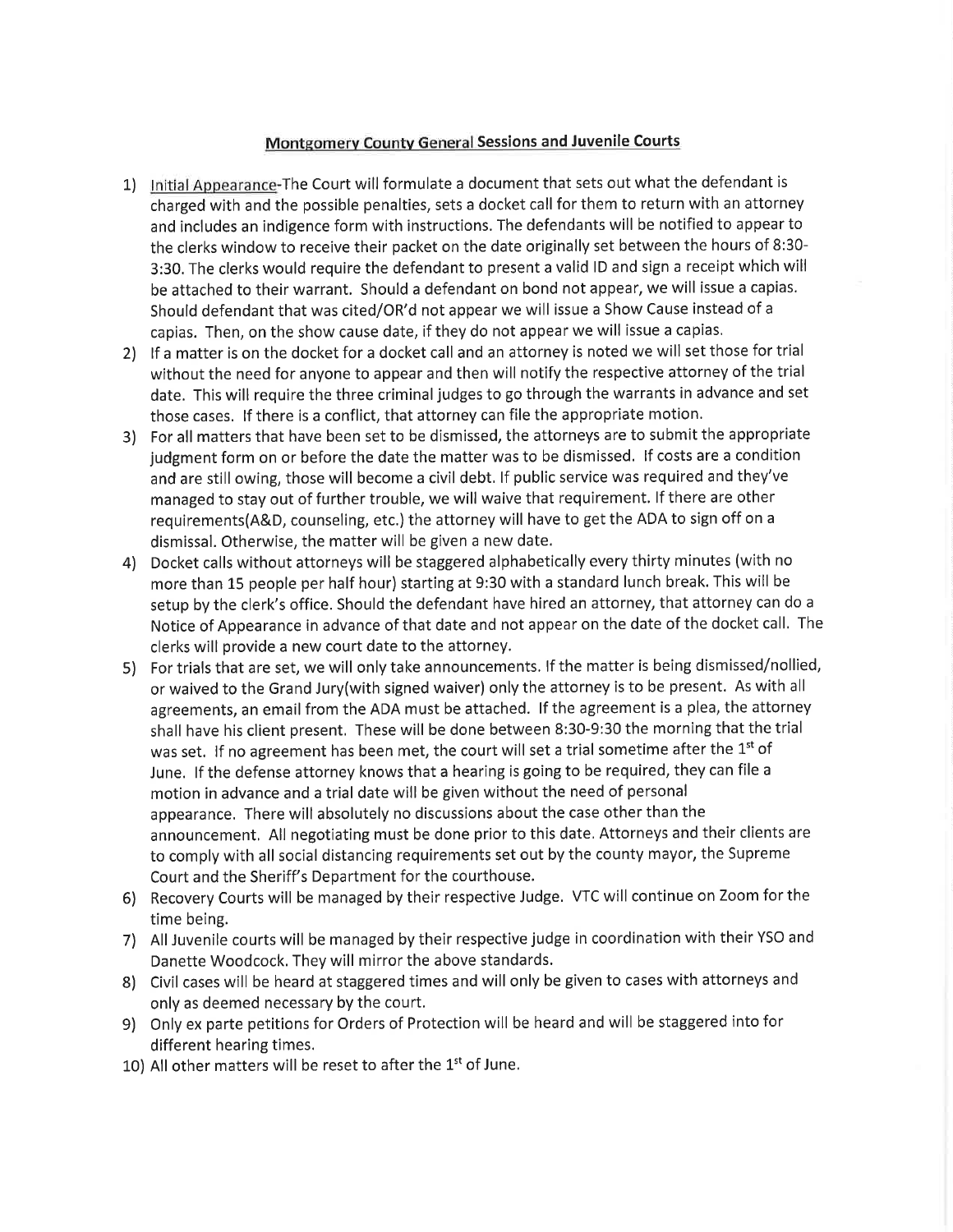# **EXHIBIT B**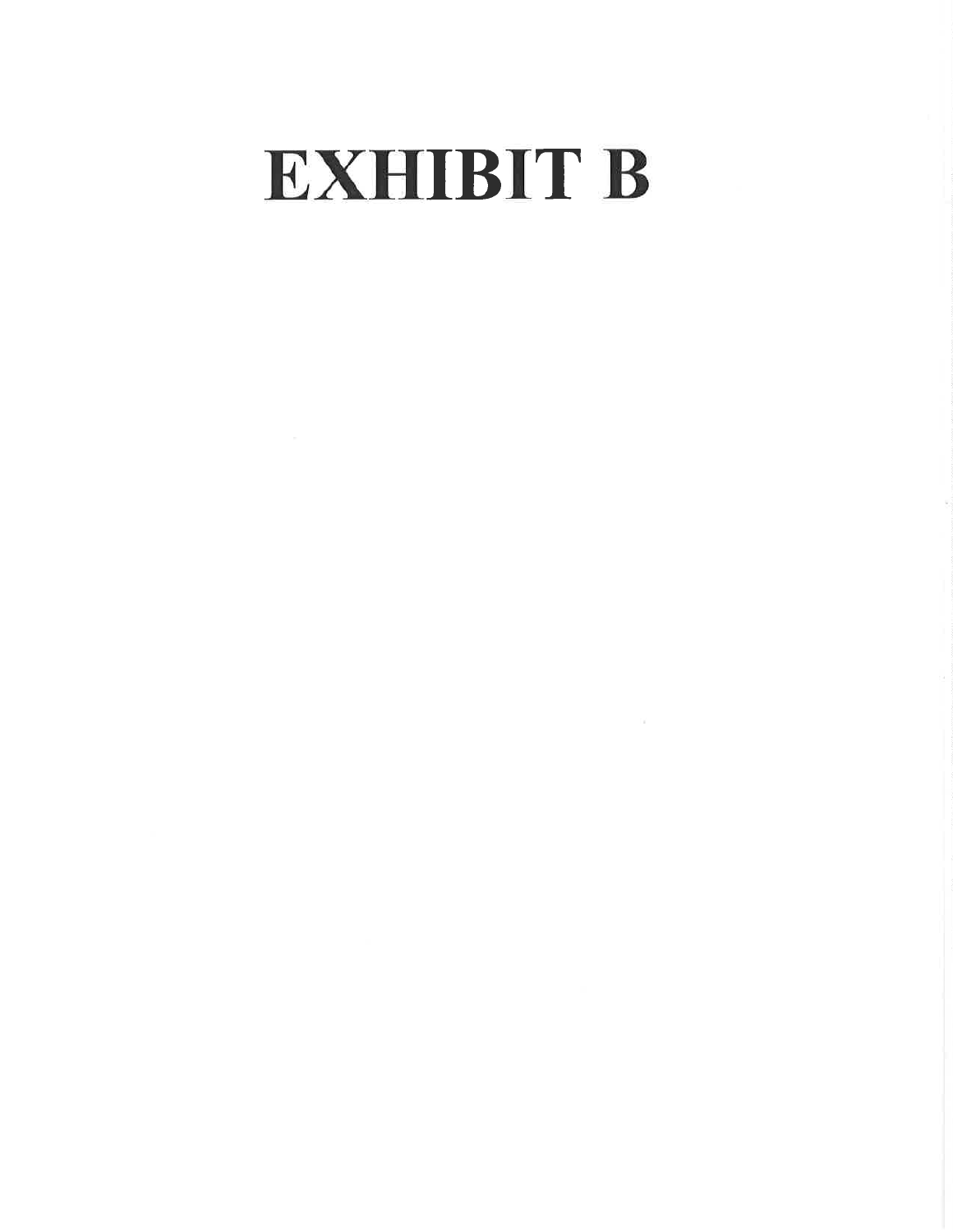# ROBERTSON COUNTY GENERAL SESSIONS AND JUVENILE COURT

**Comprehensive Plan for Reintegration of In-Person Proceedings** Pursuant to Tennessee Supreme Court Order Entered April 24, 2020

### **Part A: General Procedures**

- 1. Capacity limitations of the Robertson County Office Building's two courtrooms (labeled Courtroom A and Courtroom B) shall be determined based upon seating individuals on alternate rows, six (6) feet apart, and all designated seating spaces shall be identified as an appropriate seat.
- 2. Currently, court access and entrance to the Robertson County Office Building is implementing COVID screening procedures for any person entering the building. Such process shall continue with regard to any required person/party entering the building for court related matters and hearings. In efforts to reduce COVID19 from surface exposure via touching, persons entering the court area shall not be allowed to bring personal belongings including but not limited to purses, bags, and/or other items that must be examined through scanner bed. To reduce touching of doorknobs and door bars, implementation of propping doors open whenever appropriate and does not create a risk to safety and security. The wearing of masks, although not required at this time, are permitted and encouraged.
- 3. Mitigation of exposure to COVID 19 will continue to be implemented by social distancing guidelines, modified work schedules for staff with alternative work stations from home as may be appropriate and as much as possible.
- 4. Courtroom admission for cases on the docket shall be limited to attorneys, defendants, required witnesses, authorized persons and court personnel. Victims may be present in the courtroom (victim's support person attendance will be determined on a case-by-case basis).
- 5. Trials/hearings and/or other matters requiring witness testimony, shall be conducted consistent with social distancing requirements. Witnesses will be required to wait outside the courtroom; this may include waiting outside of the Robertson County Office Building in designated area or in personal automobile then notified when may enter.
- 6. In an effort to minimize the number of people entering the court areas of the Robertson County Office Building, General Session Judge, Juvenile Court Magistrate and court staff will coordinate calendars to avoid large dockets in both Courtroom A and Courtroom B on the same day. Staggering of designated times for each case will be implemented to reduce and prevent multiple persons and parties appearing at the same time. Hearings will be assigned specific designated times to commence and end. The designated time allocated must be strictly adhered to. Any deviation (late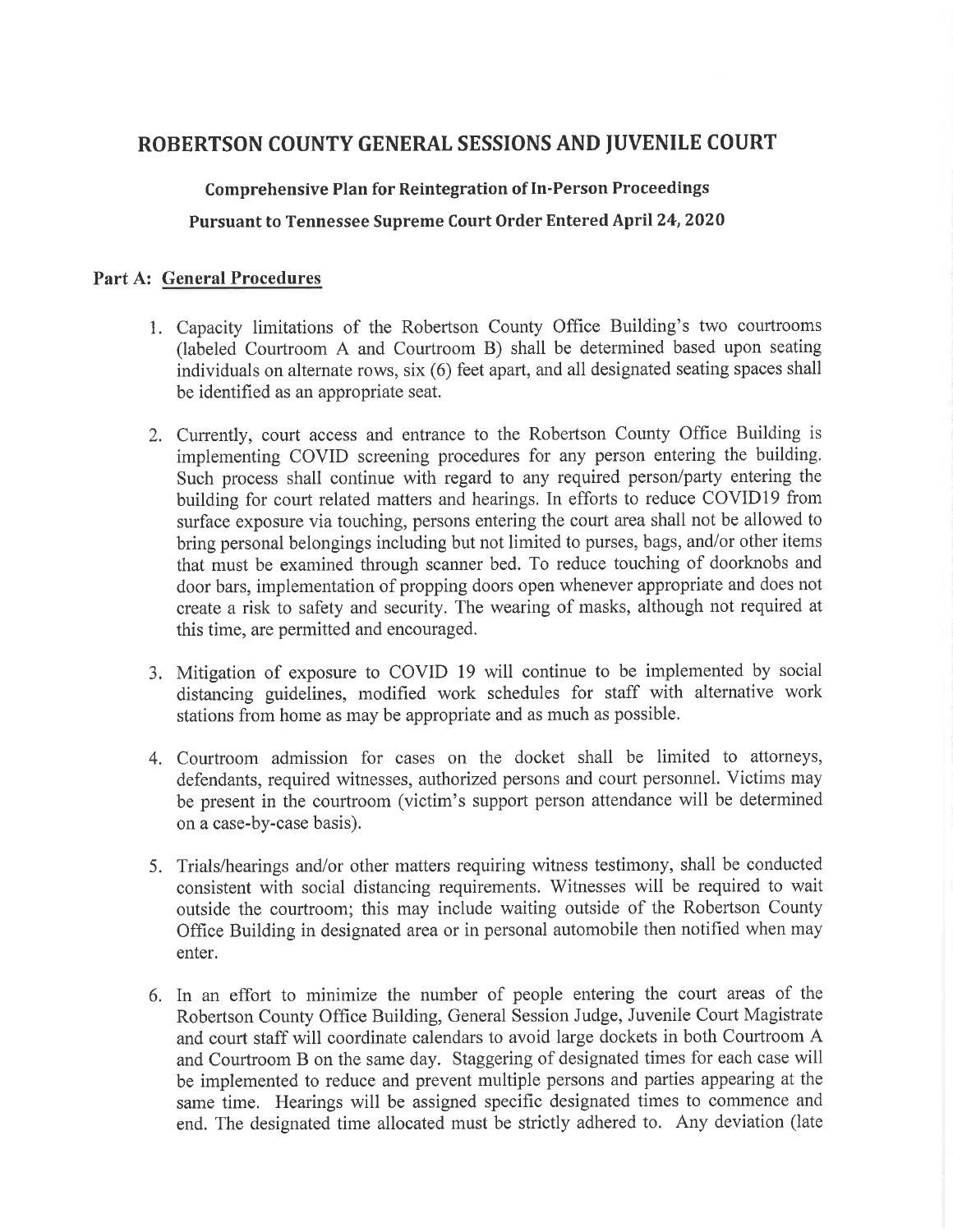arrival) by the parties and/or attorneys shall result in the matter not going forward and a reset will be necessary. Any attempted negotiations shall occur prior to the inperson hearing date and times.

7. Courtroom admission requirements shall not be applied in a manner to preclude counsel from being present during a client's appearance, or to preclude media coverage of any proceeding consistent with Rule 30 of the Rules of the Supreme Court.

## **PART B. General Sessions Court**

- 1. The General Sessions Courtroom has a seating capacity of one hundred thirtyseven. In order to maintain social distancing, the Courtroom capacity will be limited to thirty people, not including attorneys, court staff and court officers.
- 2. In the event that a docket is greater than thirty people, additional individuals will provide their name and telephone number to court staff prior to entering the building and will be called to enter the Courtroom as seats become available.
- 3. Jail dockets will continue to be conducted on Tuesday mornings, separate from Dockets from defendants on bond.
- 4. Recovery Court dockets will continue to be conducted by video conferencing while the Supreme Court Order is in effect.
- 5. Additional settlement dockets will be conducted on Friday mornings for attorney with announcements only. Announcements and settlements may be conducted by video conferencing upon request of the attorney.

# **PART C. Juvenile Court**

- 1. Juvenile Court will continue to implement video/telephonic conferencing on nonemergency matters; to include but not limited to, annual permanency hearings, status reviews, most motions, foster care review board, etc. Juvenile Clerks will continue to accept and encourage pleadings and other filings by email, facsimile and/or drop box. Physical, in-person access to the Juvenile Clerk will remain limited and as deemed necessary to carry out constitutional functions and time-sensitive matters. See attached "EMERGENCY AND NON-EMERGENCY REQUESTS."
- 2. Dependency, Neglect and Abuse contested hearings (ex parte/removals included) to which the parent(s) rights are directly affected (did not enter an Immediate Protection Agreement, etc.) will be conducted in-person with only the necessary parties and witness in attendance. All "General Procedures" as stated above will be strictly adhered to.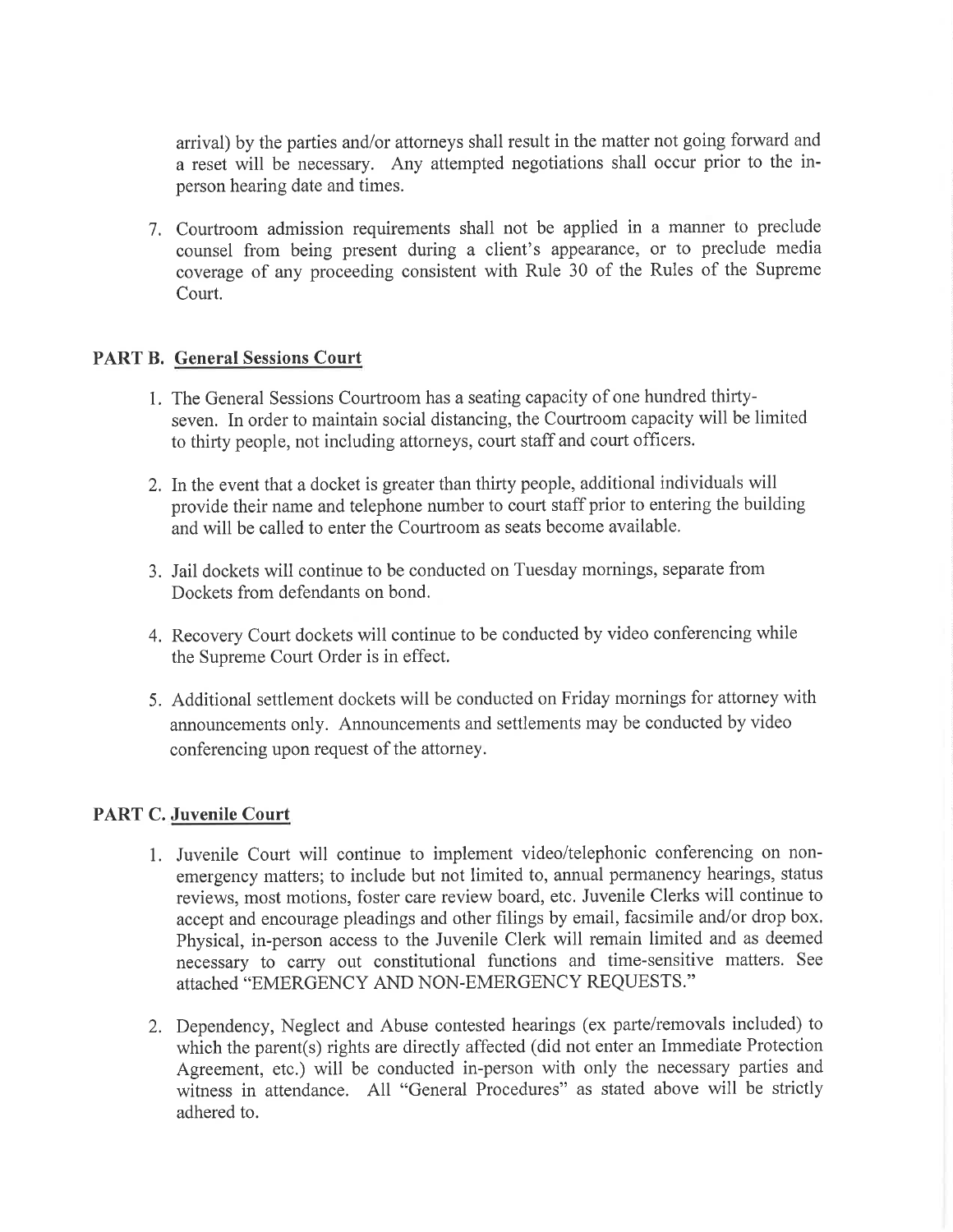- 3. Matters concerning visitation/custody/paternity, the Court will attempt to implement and resolve all issues by video/telephonic conferencing. In-person appearances will be limited to contested matters in which testimony is necessary for ruling. All "General Procedures" as stated above will be strictly adhered to.
- 4. Motions will be required to include legal basis and argument. A response to the Motion may be filed by opposing party within two weeks and will be required to include legal basis and argument. The Motion with Response will be decided on the pleadings unless the parties advise the Court that testimony is required. Any motions requiring hearing shall then be scheduled consistent with above "General Procedures."
- 5. Delinquency and Unruly offenses will be reviewed by the Youth Services Division and every attempt will be made to resolve matter without a court appearance. The Youth Services Division will address each case telephonically or by video conferencing. Each case will be screened for appropriate diversion, informal adjustment, and/or etc. If it becomes necessary for an in-person appearance and/or contested hearing, then case will be set pursuant to above "General Procedures" with limited attendance to the necessary parties and witnesses.
- 6. Child Support matters will be addressed in same manner and fashion as established in the "19th JUDICIAL DISTRICT PLAN REGARDING LIMITED IN-PERSON PROCEEDINGS" Part D.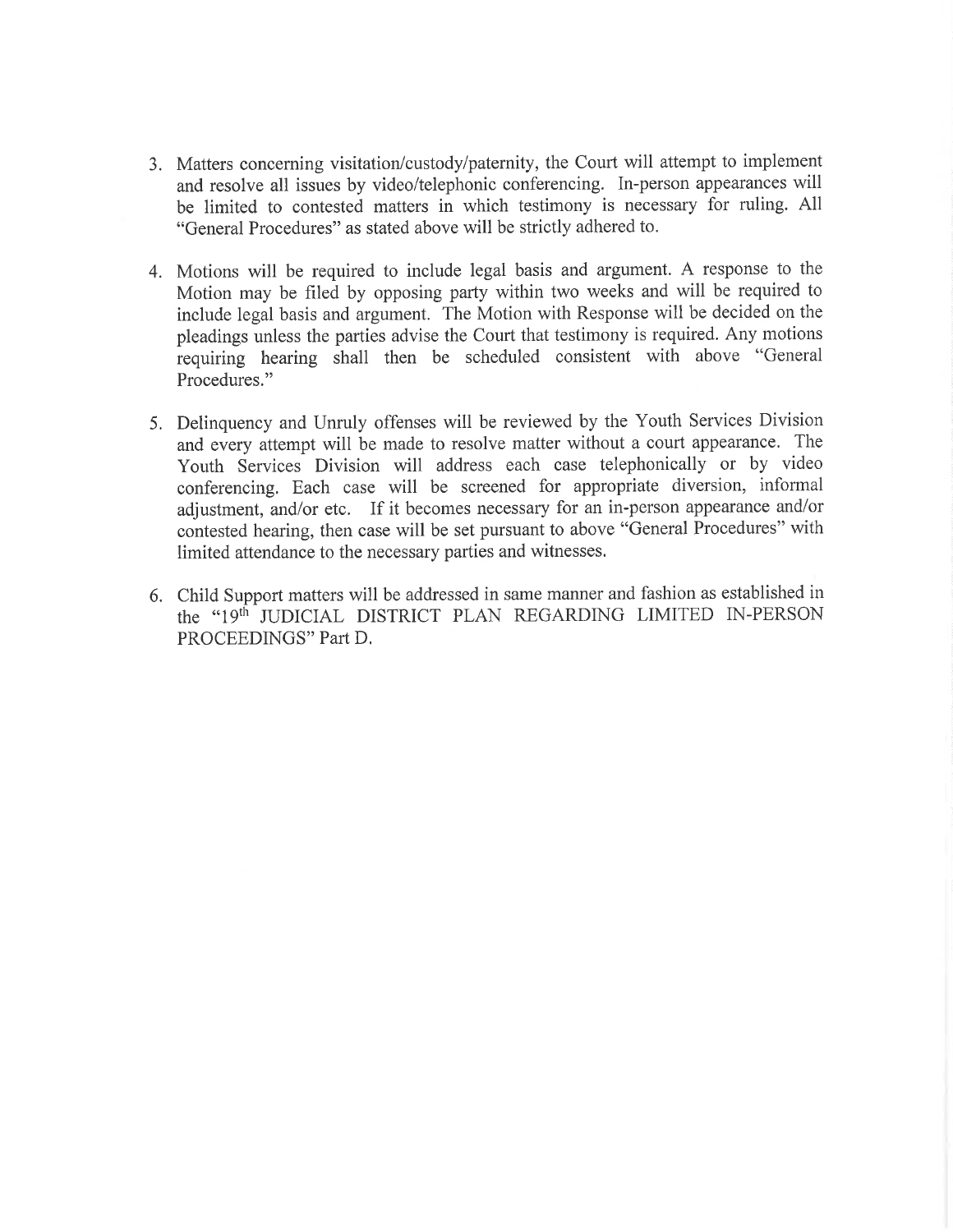# IN THE JUVENILE COURT FOR ROBERTSON COUNTY, TENNESSEE **AT SPRINGFIELD**

# IN RE: EMERGENCY AND NON-EMERGENCY REQUESTS<br>AMENDED PURSUANT TO 19<sup>TH</sup> JUDICIAL DISTRICT COMPREHENSIVE PLAN

The court will continue to conduct emergency in-person or video/telephone hearings (when available) for all matters involving the following:

- 1. Emergency Child Custody and Visitation Orders
- 2. Voluntary Surrenders of Parental Rights
- 3. DCS Emergency Removals
- 4. DCS Emergency Placement Issues
- 5. DCS annual Permanency Hearings
- 6. Detention Hearings
- 7. Extension of custody/probation hearings
- 8. Petitions requesting for emergency temporary injunctive relief
- 9. Other matters that receive exception by Honorable Chief Justice Bivins.

The Court will review and determine each matter on a case by case basis to determine whether or not an issue meets the above listed guidelines.

All matters that do not require an in-person appearance, such as motions not requesting emergency or injunctive relief, will be considered based upon the content of the filed motions and their respective responses. Additionally, Parties are encouraged to address any matter by Agreed Order when appropriate. The Court will consider conducting only video/telephone hearings on matters that are non-emergency and as deemed appropriate by the Court.

For emergency matters that require In-Person Hearings, in-person or video and/or telephone appearances can be arranged and scheduled by the Court (Motion Form attached). For non-emergency matters the attached appropriate Motion Form may be utilized and the Court will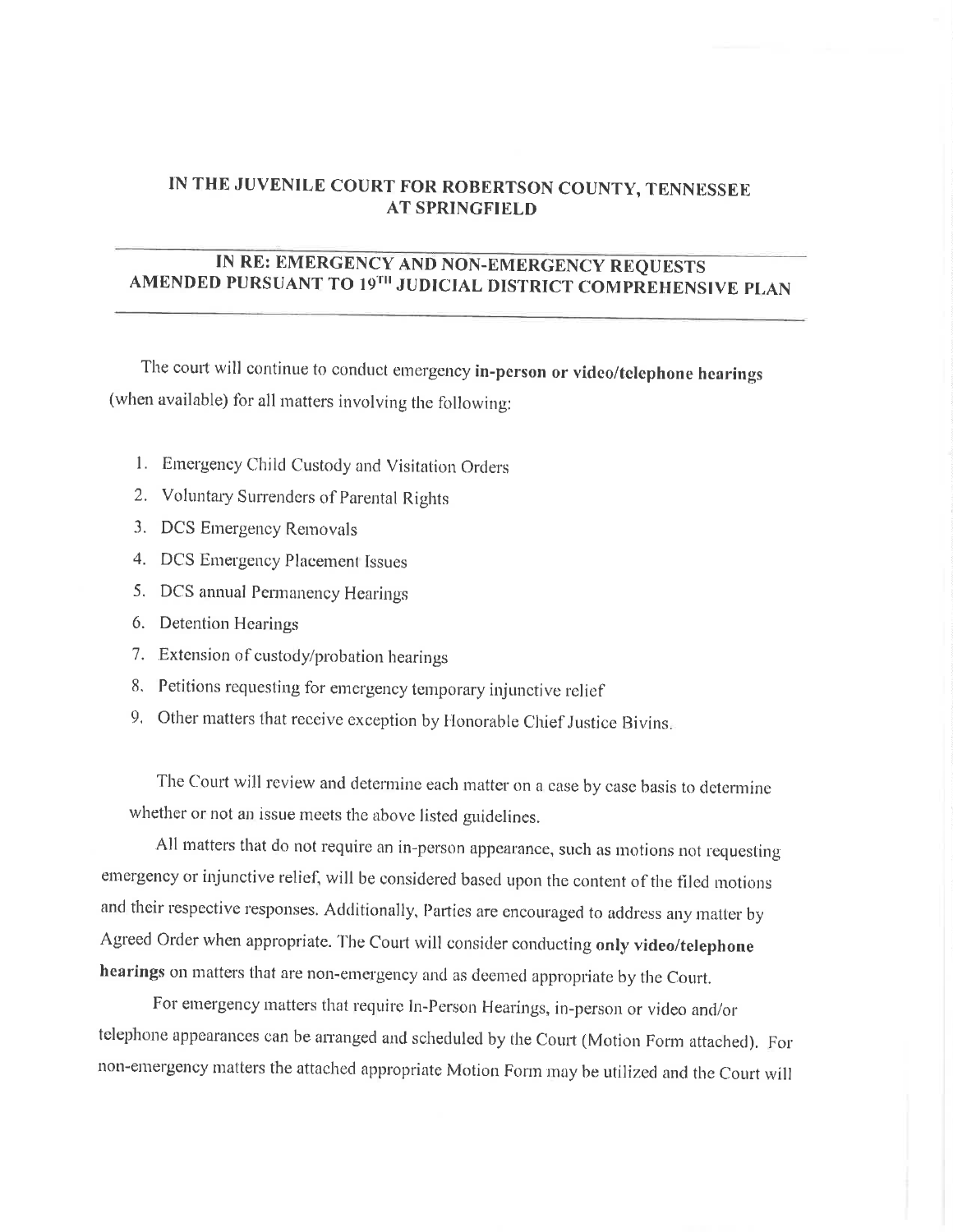give consideration and determine the appropriateness to scheduling an appearance through video conferencing.

All video conferencing will be scheduled by the Court through email. Video conferencing will occur through www.GoToMeeting.com. This service does not require any "in advance" software preparation for video conferencing; only requires a microphone and camera capabilities. If participation is via telephone (without video capabilities7), a phone number is provided in the email for call in to participate.

Ÿ.

The Clerk's office will continue to accept all filings via electronic means such as email or facsimile at sfisher@recourts.com and rwilson@recourts.com. Fax 615-382-2309.

Thanking all in advance,

Melanie E. Stark, Magistrate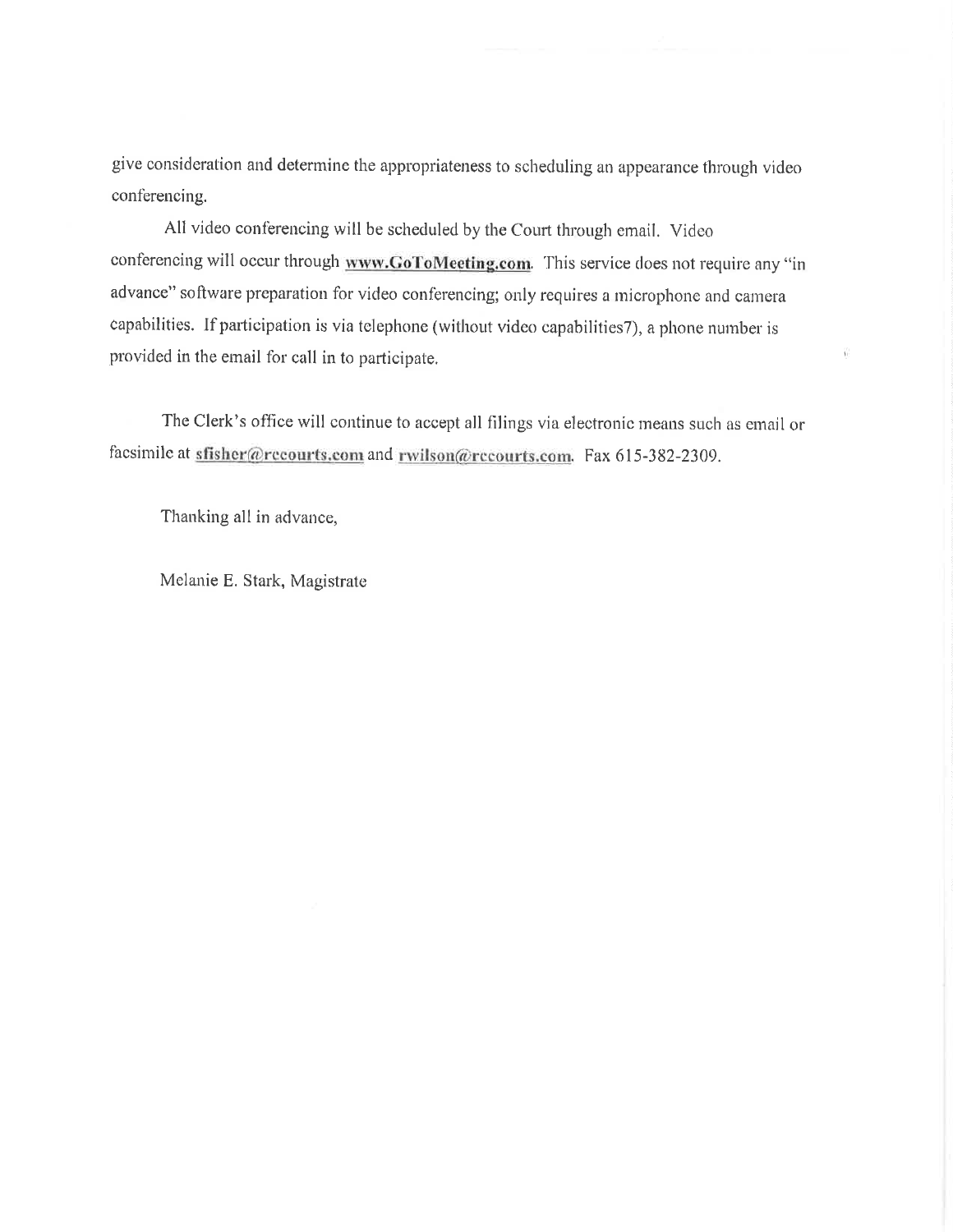### IN THE JUVENILE COURT FOR ROBERTSON COUNTY, TENNESSEE **AT SPRINGFIELD**

# MOTION FOR EMERGENCY HEARING FOR IN-PERSON/VIDEO APPEARANCE

In accordance with the Tennessee Supreme Court Order suspending in-person court proceedings, the undersigned request to bring the motion(s) set forth below for hearing before this court in that the issue(s) as listed below do/does constitute a listed exception as provided by said Supreme Court Order:

This Motion to requested to be heard by  $\Box$  via in-person or  $\Box$  video conferencing in that constitutes an exception to the Supreme Court Order.

Respectfully Submitted:

Attorney for 

CERTIFICATE OF SERVICE TO ALL ATTORNEYS/PARTIES TO BE ATTACHED TO THIS MOTION.